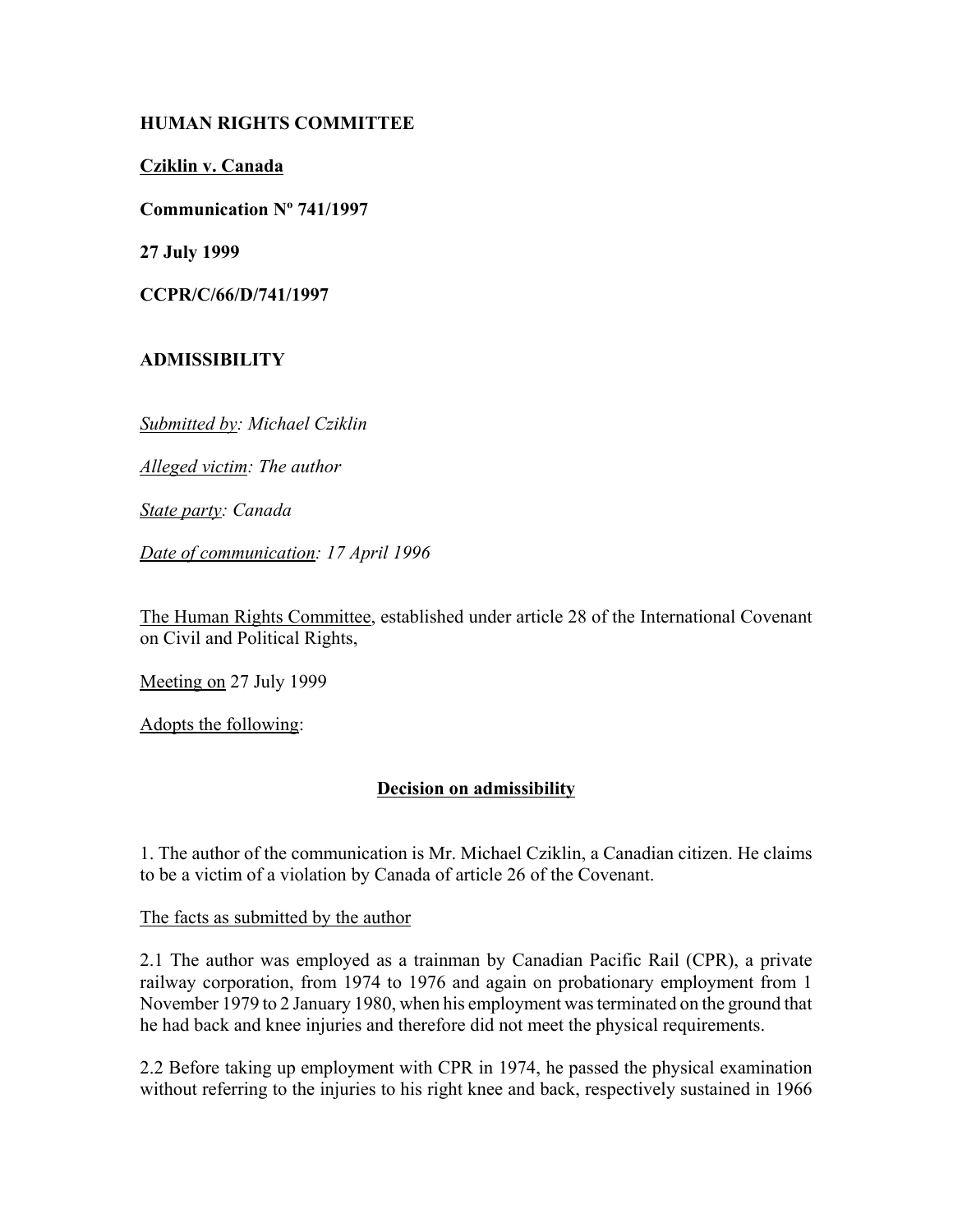and in 1968. Prior to the probationary employment commencing in November 1979, the author was again tested by the CPR Examiner and approved for work as a trainman, after he advised the examiner of his knee injury but not about his back problems. After two weeks of service, the author experienced twitching in his mid-thigh and was sent to a doctor. This doctor noted that the author had a degenerative disk disease and that he could not do any heavy lifting. Subsequently, on 1 December 1979, the author was allowed back to work after two other specialists allegedly had offered opinions that his condition did not represent any danger to his work.

2.3 However, after a superintendent had reviewed the first doctor's report and the author's file, therein finding records of a claim set forward in 1977 by the author to the Worker's Compensation Board regarding the 1968 back injury, the author was taken off the job on 17 December 1979 and was notified that his probationary employment was terminated on 2 January 1980. During the ensuing year, the author requested CPR on several occasions to reconsider its position and to reinstate him as a trainman, invoking, inter alia, a new letter from the first doctor stating that there was nothing in his first report which would suggest that termination of employment was appropriate. CPR, however, maintained its position by stating that it would only consider rehiring the author if CPR's own examiner declared him fully fit.

2.4 On 21 July 1981, the author filed a complaint with the Canadian Human Rights Commission, alleging discrimination by CPR on the basis of physical handicap, contrary to paragraphs 7 and 10. These provisions read as follows:

7. It is a discriminatory practice, directly or indirectly,

(a) to refuse to employ or continue to employ any individual, or

(b) in the course of employment, to differentiate adversely in relation to an employee, on a prohibited ground of discrimination

10. It is a discriminatory practice for an employer or an employee organization (a) to establish or pursue a policy or practice, or(b) to enter into an agreement affecting recruitment, referral, hiring, promotion, training, apprenticeship, transfer or any other matter relating to employment or prospective employment, that deprives or tends to deprive an individual or class of individuals of any employment opportunities on a prohibited ground of discrimination. of the Canadian Human Rights Act. On 9 September 1985, the investigator at the Canadian Human Rights Commission submitted his *Investigation Report* to the Commission, recommending that the complaint be dismissed as, in his opinion, CPR had established a *bona fide occupational requirement* within the meaning of paragraph 14(a) of the Canadian Human Rights Act. On 18 February 1986, the Commission decided to dismiss the complaint on the same ground. In its letter to the author, the Commission also informed the author that he did have the opportunity to apply for judicial review of its decision by the Federal Court, and suggested that a lawyer be consulted if he chose to seek such review.

2.5 The author did not apply for judicial review to the Federal Court of Appeal before the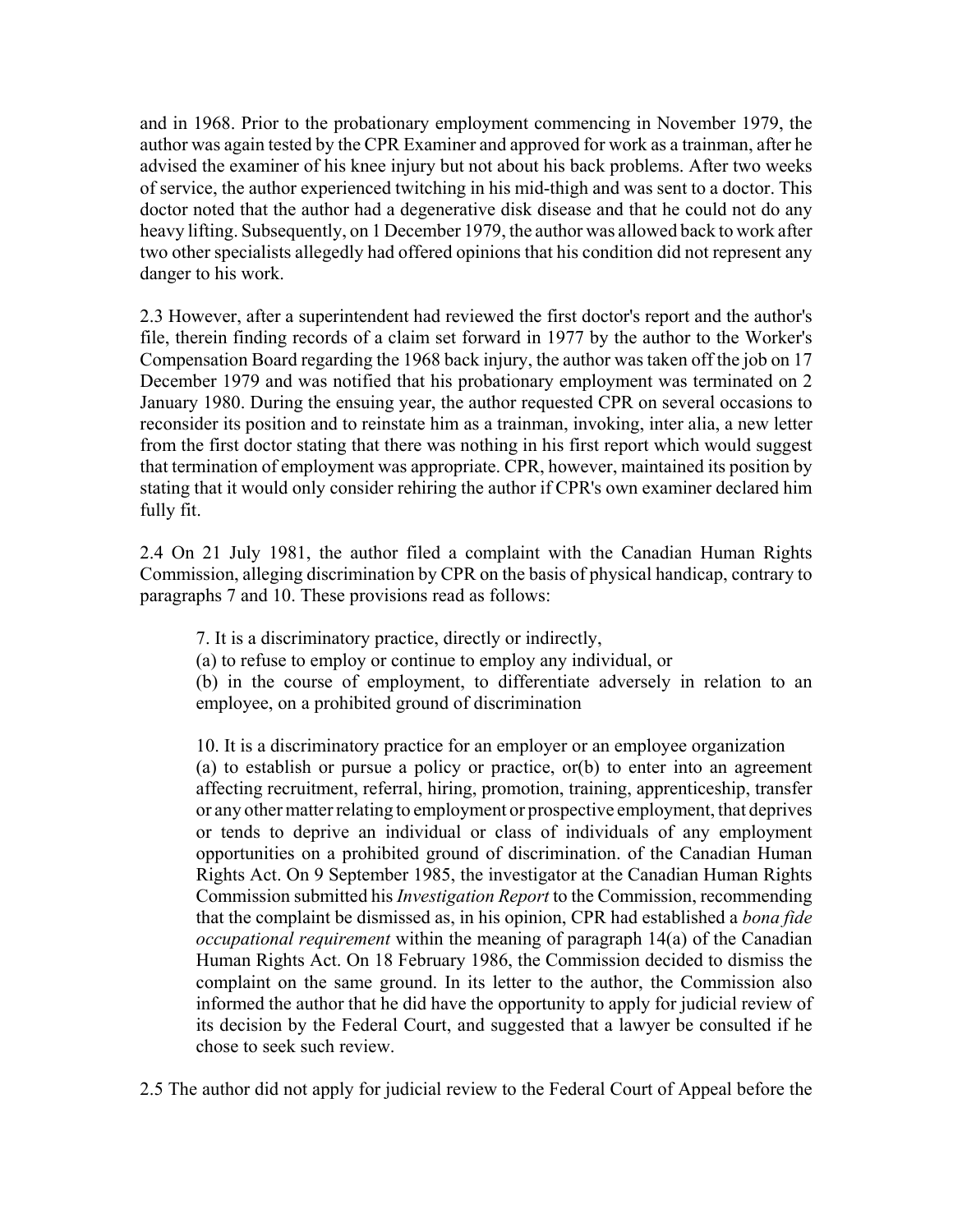expiration of the deadline for filing a notice of appeal to the Court, but did file a notice of motion for an extension of time to file an application on 6 June 1986, some three months after the expiration of the deadline. On 26 June 1986, the motion was rejected by a judge of the Federal Court of Appeal<sup>1</sup>. An extension would be granted where there was material to satisfy the Court that there was some justification for not having brought the application within the 10-days period, and there was an arguable case for setting aside the order in question. In the author's case, the Federal Court of Appeal dismissed the motion "on the ground that the material on file [did] not disclose any reasonable ground for challenging the validity of the decision that the applicant wishes to attack.".

#### The complaint

3. The author alleges to be a victim of a discrimination on the ground of physical handicap in violation of article 26 of the Covenant because of the termination of his employment by CPR in January 1980. The author claims that the decision of the Canadian Human Rights Commission was flawed as the author's inability to perform the required job duties were not substantiated. In this regard, the author argues that CPR did not avail itself of the option of having the author's medical condition reevaluated by an independent medical body, and that the Commission in its investigation failed to consult with the United Transportation Union or other bodies to verify the author's version of the job requirements. Furthermore, the author claims that it was the practice of CPR at the time to permit other persons who could not perform certain physically demanding tasks to remain employed and to leave such tasks for those able.

#### The State party's observations on admissibility and the author's comments thereon

4.1 In its submission of 17 December 1997, the State party argues several grounds of inadmissibility. Firstly, the State party submits that the communication should be held inadmissible because of the undue delay in bringing it before the Committee. The State party notes that the communication relates to factual events that occurred between 1966 and 1980, that the final domestic decision was passed on 26 June 1986 and that the communication only was submitted almost 10 years later, on 17 April 1996.

4.2 The State party adduces two reasons why the delay should lead to inadmissibility. Firstly, it is argued that the delay can create a problem in ascertaining the facts. In the present case, the State party notes that the author makes certain factual allegations about incidents said to have happened in the 1970s which would require verification (e.g. regarding the author's employment with CPR from 1974-1976, his claim to the Workmen's Compensation Board in 1977 and the complete medical report requested by CPR on 17 December 1979). The State party explains that it will not make any detailed submissions on the facts at the admissibility stage, but is concerned that if the communication were to proceed to the merits stage, it would be difficult to establish a satisfactory factual record so long after the events in question. It is submitted that this would prejudice the State party and affect the assessment by the Committee of the merits of the communication. Secondly, the State party argues that although the language of article 26 of the Covenant remains the same as when the events relating to this communication occurred, fundamental developments<sup>2</sup>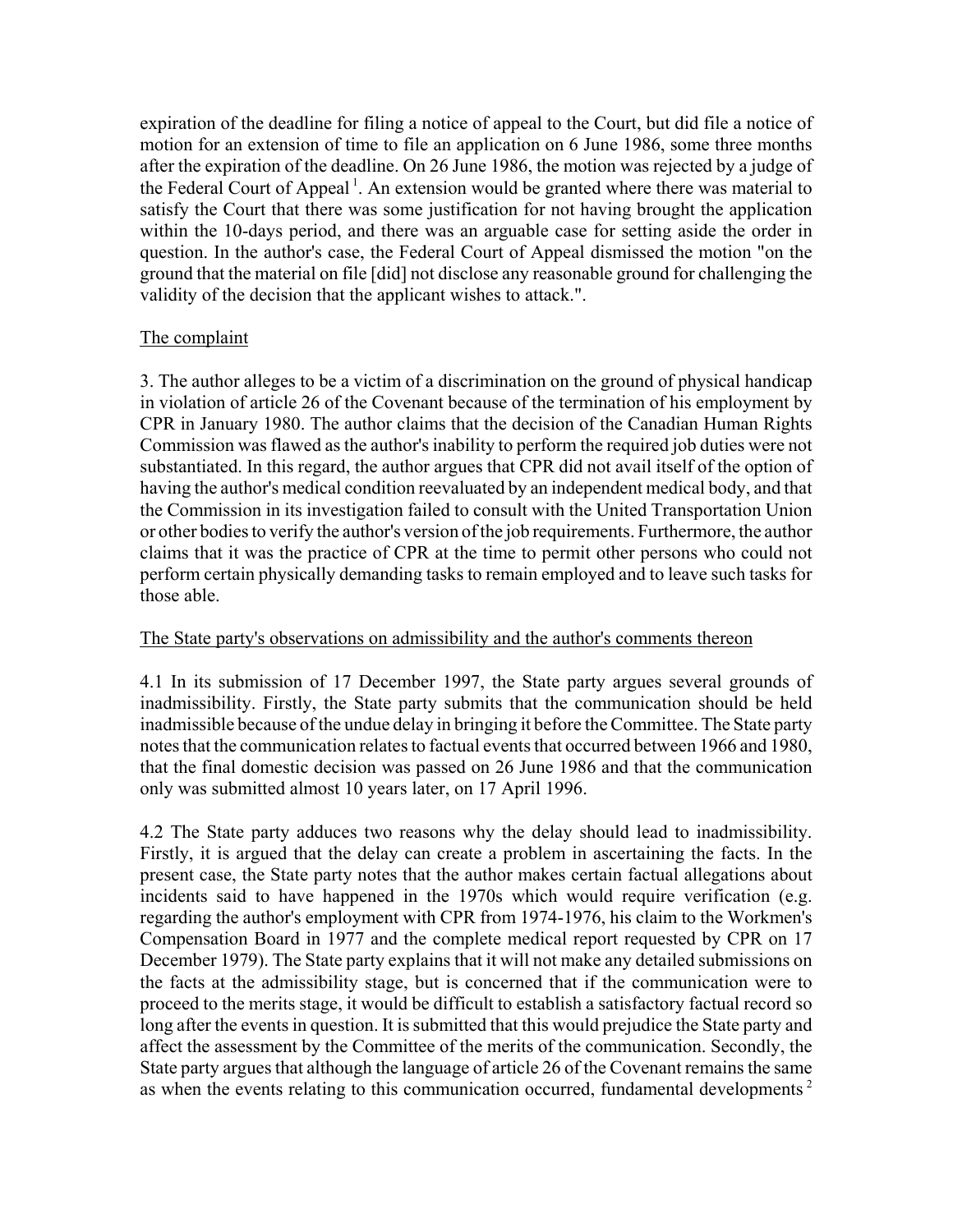have taken place both domestically and internationally since then in relation to the equality rights of persons with disabilities which may affect the interpretation and application of article 26 in matters affecting them. In this regard, the State party also mentions that these developments may affect the position the State party would regard as appropriate to put forward in litigation involving persons with disabilities.

4.3 The State party argues that, even though the Optional Protocol does not contain an express time limit, a communication can be held inadmissible on the ground of undue delay, either pursuant to article 3 as an abuse of the right of submission, or on the basis of the interpretive powers of the Committee regarding its role under the Optional Protocol. With regard to article 3, the State party argues that when the circumstances are such that the ability of a State party to exonerate itself is prejudiced because of the unreasonable delay of the complaint, the communication ought to be inadmissible as an abuse of the right to submission, given that there was no impediment in making a timely submission to the Human Rights Committee. The State party makes reference to the Committee's finding in Communication No. 72/1980, K.L. v. Denmark, and submits that, as in that case, the fact that the author took domestic actions (see para.4.6 below) at the same time that he was pursuing his case before the Committee and that he has not adequately substantiated his claims are additional relevant factors when considering this issue.

4.4 As an alternative basis for declaring the communication inadmissible because of undue delay, the State party notes that the Committee on occasion<sup>3</sup> has held that, implicit in its role under the Optional Protocol, is the power of performing certain functions necessary to that role but that are not explicitly conferred on it by the Optional Protocol or the Covenant. The State party submits that such an approach should be taken here, thus enabling the Committee to find unduly delayed communications inadmissible.

4.5 The State party submits that the communication should be held inadmissible also under article 5, paragraph 2(b), of the Optional Protocol for non-exhaustion of domestic remedies. In this regard, the State party argues that a judicial review of the decision of the Canadian Human Rights Commission by the Federal Court of Appeal would have been an effective and available remedy as the Federal Court is empowered to set aside a decision of the Commission where the Federal Court finds that the Commission's decision was based "on an erroneous finding of fact that it made in a perverse or capricious manner or without regard of the material before it<sup>4</sup>." There, it is submitted, the author could have argued, as he has argued in the present communication, that the decision of the Commission was flawed because it was not substantiated by the evidence nor based upon sufficient investigation. If the author had been successful in his arguments, the Federal Court would have remitted the matter back to the Commission for further investigation into his allegations of unlawful discrimination. It is submitted that the author failed to avail himself of this domestic remedy by his own inaction, as he did not apply for judicial review in a timely fashion.

4.6 The State party also states that the decision of the Federal Court of 26 June 1986 was a "final or other judgment of the Federal Court of Appeal" within the meaning of section 31(3) of the Federal Court Act which thus could have been appealed to the Supreme Court of Canada. In this regard, the State party explains that on 8 August 1996, ten years after the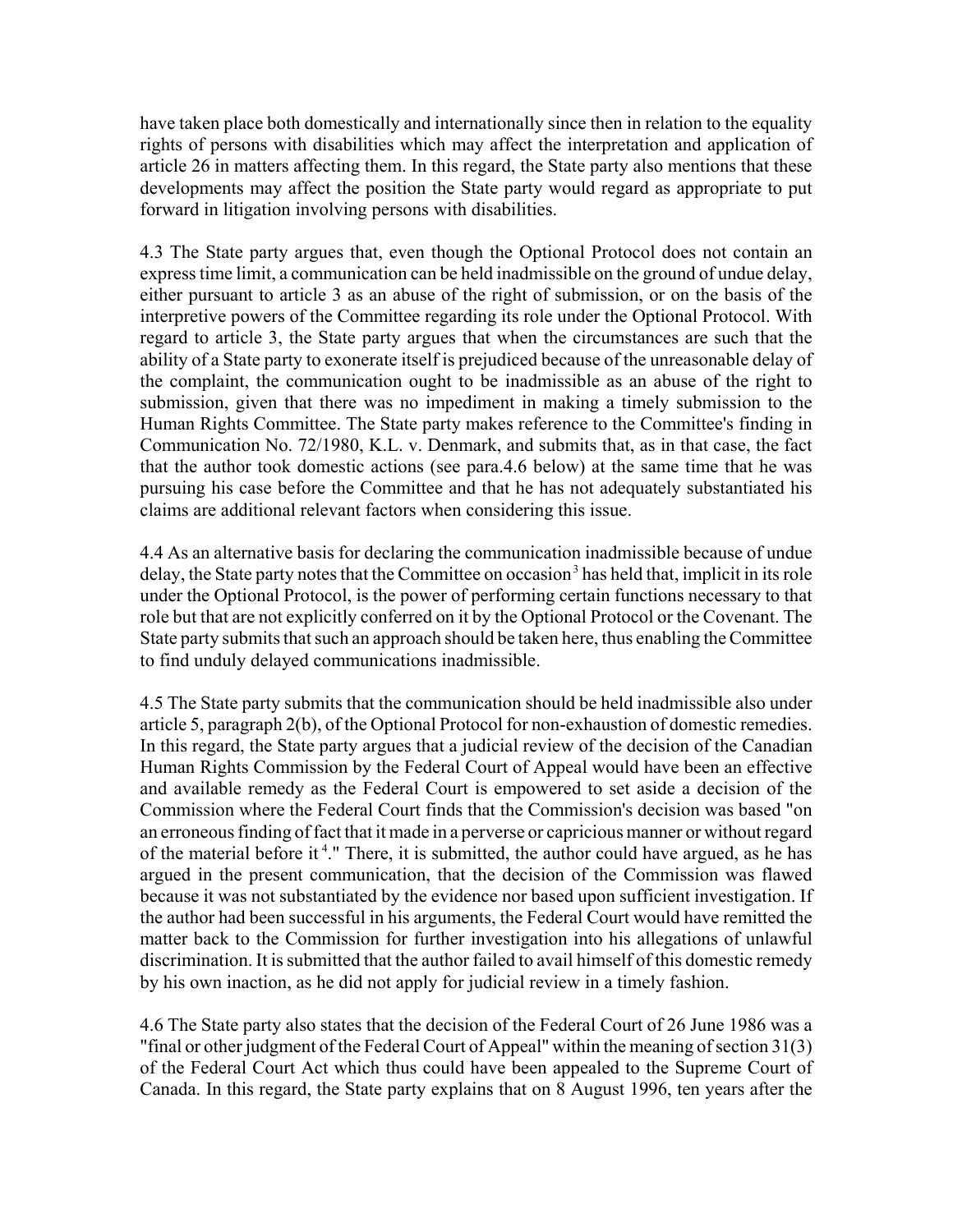decisions of the Canadian Human Rights Commission and the Federal Court of Appeal, and after the submission of the present communication, the author wrote to the Federal Court of Appeal requesting an order setting aside the former decisions. On 26 August 1996, the Court dismissed this application on the ground that it had no jurisdiction to hear it. Then on 27 January 1997, the federal Department of Justice received a copy of documents signed by the author dated 21 January 1997 apparently seeking an extension of time to apply for leave to appeal to the Supreme Court of Canada from the denial of the Federal Court of Appeal of an extension of time to apply for judicial review of the decision of the Canadian Human Rights Commission in 1986. The State Party states that these documents have not, however, been officially served on the Attorney General of Canada, nor have they been registered in the Supreme Court of Canada.

4.7 The State party also submits that the communication is inadmissible under article 1 of the Optional Protocol because it does not allege a violation of the Covenant by Canada, but rather appears to be directed against the conduct of a private entity, Canadian Pacific Railways, as the author alleges that he was the victim of discrimination on the ground of disability by this private corporation, the capital stock of which is owned by private parties. The State party states that CPR is not a part or agent of the Government of Canada or of any other components of the Canadian State, such as a provincial or territorial government, and submits that the actions of CPR cannot be attributed to Canada or engage the responsibility of the Government of Canada under the Covenant.

4.8 If, in the alternative, the author regards his complaint as against the Canadian Human Rights Commission for what he describes as its "flawed" decision in his case, then the State party submits that a disagreement with the decision of a domestic tribunal in a private dispute is not sufficient to engage the jurisdiction of the Human Rights Committee. In this regard, the State party notes that the author has not alleged a violation of his rights under article 14 of the Covenant by the Canadian Human Rights Commission, nor adduced facts that would suggest such a violation.

4.9 Finally, the State party submits that the author's claim of a violation of article 26 of the Covenant should be held inadmissible under article 2 of the Optional Protocol for lack of substantiation. The State party argues that the Investigation Report to the Canadian Human Rights Commission gives a detailed statement of the facts and concludes that because of his knee and back problems the author had a physical handicap which gave rise to a safety hazard in his probationary employment as a trainman, and that it was not feasible to make reasonable accommodation for his handicap. On this basis, the investigator concluded that a *bona fide occupational requirement* had been established within the meaning of section 14(a) of the Canadian Human Rights Act. After reviewing the report, the Canadian Human Rights Commission reached the same conclusion. Assuming that these conclusion were accurate, the State party submits that a *prima facie* violation of article 26 has not been disclosed.

5. In his comments on the State party's submission, the author argues that the State party failed to mention new and compelling evidence which came to light in 1997 and 1998, evidence which should have been available to the Canadian Human Rights Commission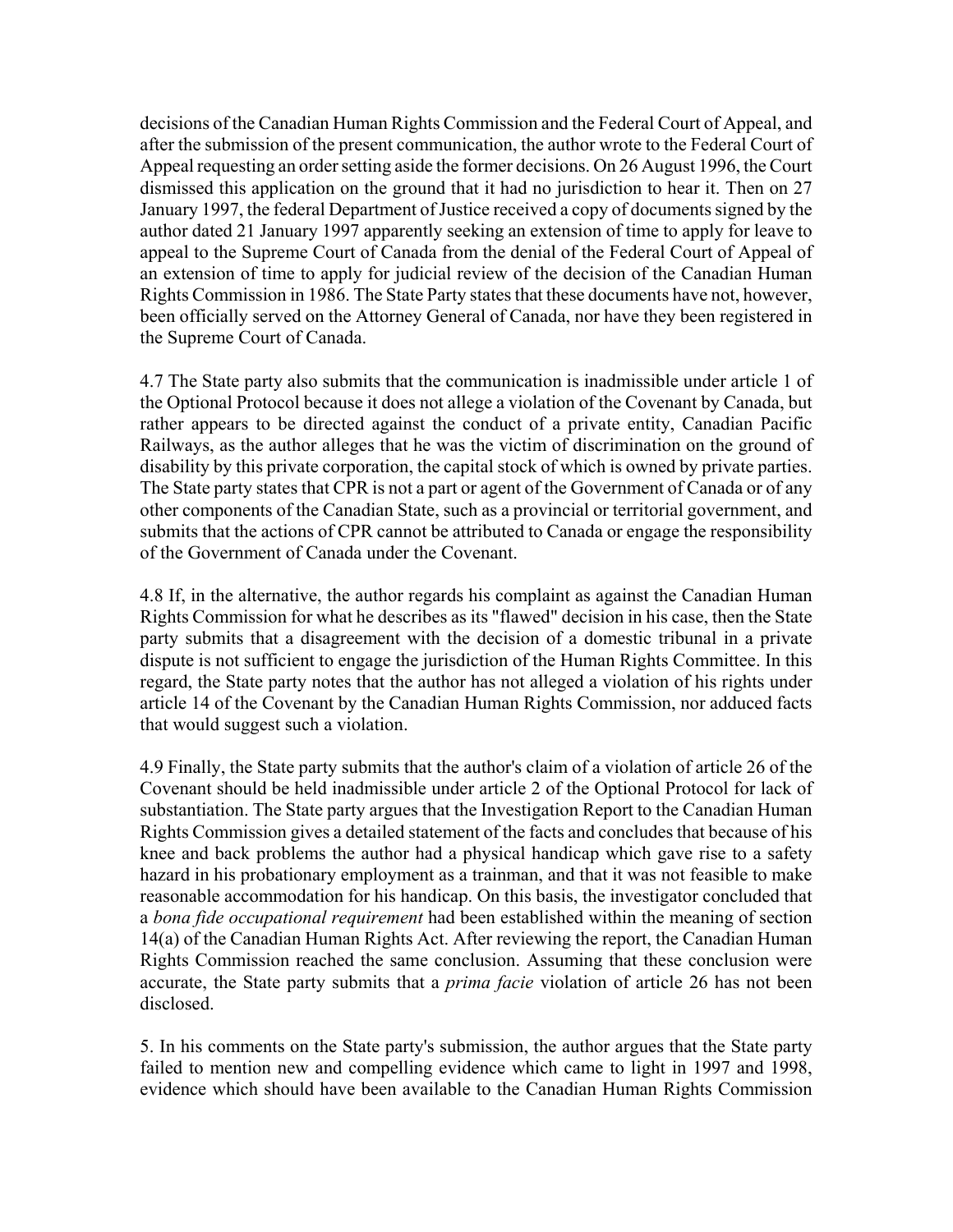during the period of investigation, i.e. 1981-86. The author implies that the evidence in question, three statements from the United Transportation Union, one statement from the former investigator of the Canadian Human Rights Commission and records from the Workers' Compensation Board, shows that other individuals suffering similar injuries were accommodated for with knee or back braces and/or were allowed to work with imposed restrictions. The author submits that this clearly establishes a violation of sections 7 and 10 of the Human Rights Act.

Issues and proceedings before the Committee

6.1 Before considering any claim contained in a communication, the Human Rights Committee must, in accordance with rule 87 of its rules of procedure, decide whether or not it is admissible under the Optional Protocol to the Covenant.

6.2 The author has alleged to be a victim of a violation of article 26 of the Covenant on what appears to be two different grounds; 1) that CPR could have provided reasonable accommodation for his physical injuries and that the lack of such accommodation constitutes discrimination on the ground of physical handicap, and 2) that the Canadian Human Rights Commission, mistakenly, considered him to suffer a physical condition which justified CPR's decision to dismiss as a trainman.

6.3 The Committee notes, however, as explained by the State party, that the author has not taken the necessary steps to appeal the Federal Court of Appeal's decision of 26 June 1986 to the Supreme Court of Canada. The Committee finds that this was an available and effective remedy and that the communication therefore is inadmissible under article 5, paragraph 2(b), of the Optional Protocol, for non-exhaustion of domestic remedies. Consequently, the Committee need not address the other arguments set forth by the State party against the admissibility of the communication.

7. The Human Rights Committee therefore decides:

(a) That the communication is inadmissible;

 $\frac{1}{2}$ 

(b) That this decision shall be communicated to the State party and to the author.

<sup>\*</sup>The following members of the Committee participated in the examination of the present communication: Mr. Abdelfattah Amor, Mr. Nisuke Ando, Mr. Prafullachandra N. Bhagwati, Ms. Christine Chanet, Lord Colville, Ms. Elizabeth Evatt, Ms. Pilar Gaitán de Pombo, Mr. Eckart Klein, Mr. David Kretzmer, Ms. Cecilia Medina Quiroga, Mr. Fausto Pocar, Mr. Martin Scheinin, Mr. Hipólito Solari Yrigoyen, Mr. Roman Wieruszewski and Mr. Abdallah Zakhia.

<sup>\*\*</sup>Pursuant to rule 85 of the Committee's rules of procedure, Mr. Maxwell Yalden did not participate in the examination of the case.